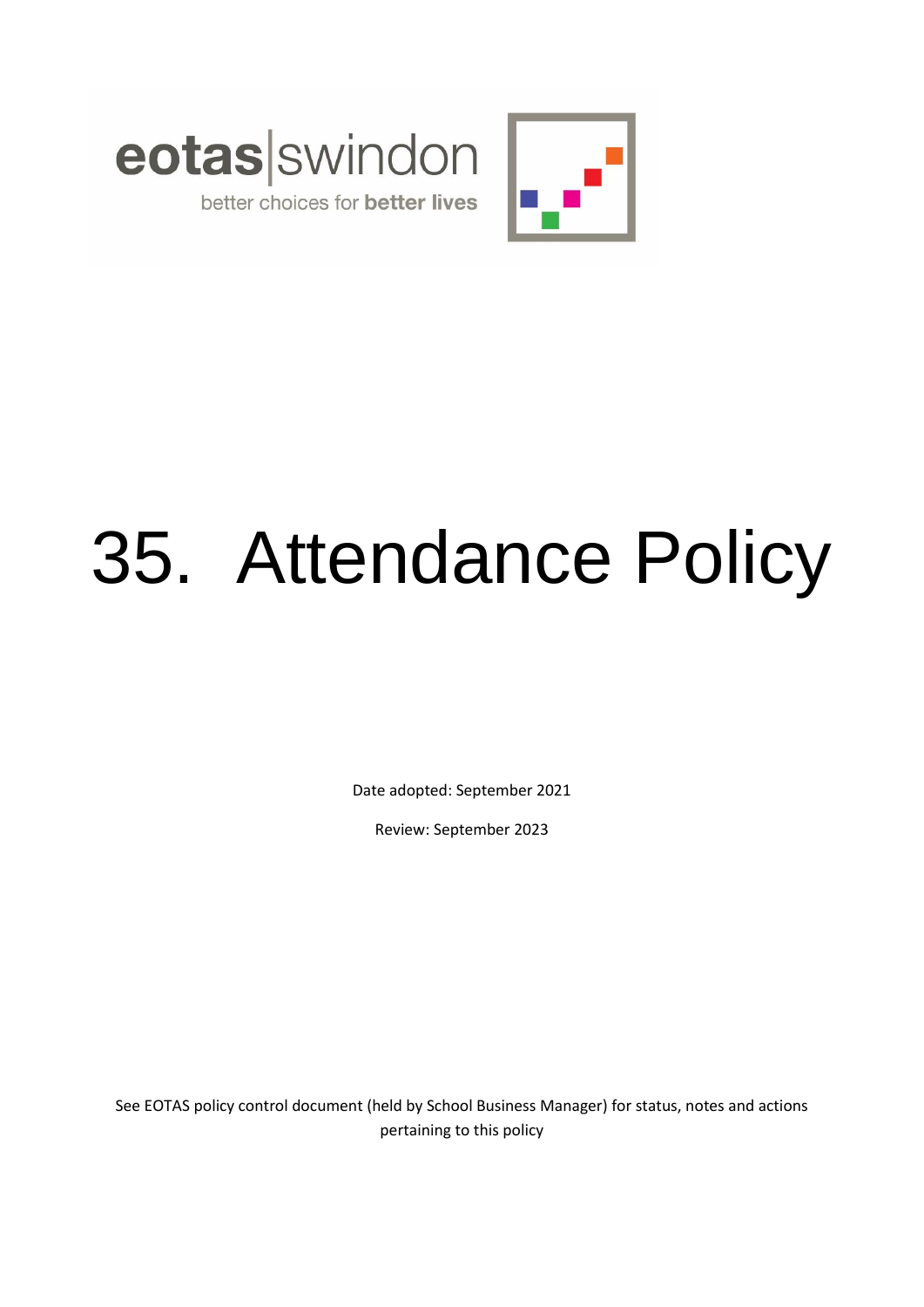At EOTAS we want to give every student the very best chance of achieving their full potential. Outstanding school attendance will improve our young peoples' life chances by giving them every opportunity to gain vital academic and vocational qualifications that are critical for further study at college and university, for apprenticeships, and also for entering the world of work. We believe that every school day matters, and that our students have the right to enjoy and achieve during their time with us; we positively promote attendance and punctuality, and our policies and procedures are laid out below.

### **Guiding Principles**

EOTAS Attendance Policy is in line with Swindon Children's Services Attendance and Inclusion Strategy and should be read alongside Keeping Children Safe in Education and our Behaviour Policy.

Attendance at school is a legal requirement between the ages of 5 – 16 years and to remain in education or training between the ages of 16-18 years. Young people are entitled to formal education during this phase of their lives. It is important that they receive their entitlement for their present and future lives and for the economic and well-being of society.

The Local Authority is responsible by law for making sure that registered pupils of compulsory age regularly attend their school. The Government also has a priority of reducing unnecessary absence from school.

Many pupils attending EOTAS are more vulnerable and have greater needs than the majority of their mainstream counterparts. This means that they may have more genuine absences from school for medical reasons or experience greater social need than others. It is our responsibility to do all we can to encourage and support aspirations.

Parents and carers are responsible for ensuring their children attend school. EOTAS is committed to ensuring that our families understand the importance of regular and punctual attendance. We recognise that parents have a vital role to play and that there is a need to establish strong home- school links and communication systems to support good attendance.

If there are problems which affect a pupil's attendance we will, identify and strive, in partnership with parents / carers and pupils, to resolve those problems as quickly and efficiently as possible.

The legislation around school attendance and absence for parents / carers can be found on the government website listed here; *<https://www.gov.uk/school-attendance-absence/overview>*

*Swindon – schools online* http://schoolsonline.swindon.gov.uk/sc/Pages/EdWel.aspx

### **Responsibilities**

### *Families will:*

- Notify the school of any absences on the day of that absence
- Keep close contact with the school if a pupil is on extended leave due to ill health
- Inform office staff if they receive any communication that a pupil will need to leave the school premises part way through the day by prior arrangement e.g. for a medical appointment.
- Provide a note from the GP after 5 days of absence.

### *Business support/Attendance officer will:*

- Maintain an accurate record of pupil attendance on SIMS
- Send KKS messages and telephone pupils' homes as necessary re attendance
- Pass on information regarding attendance to the relevant staff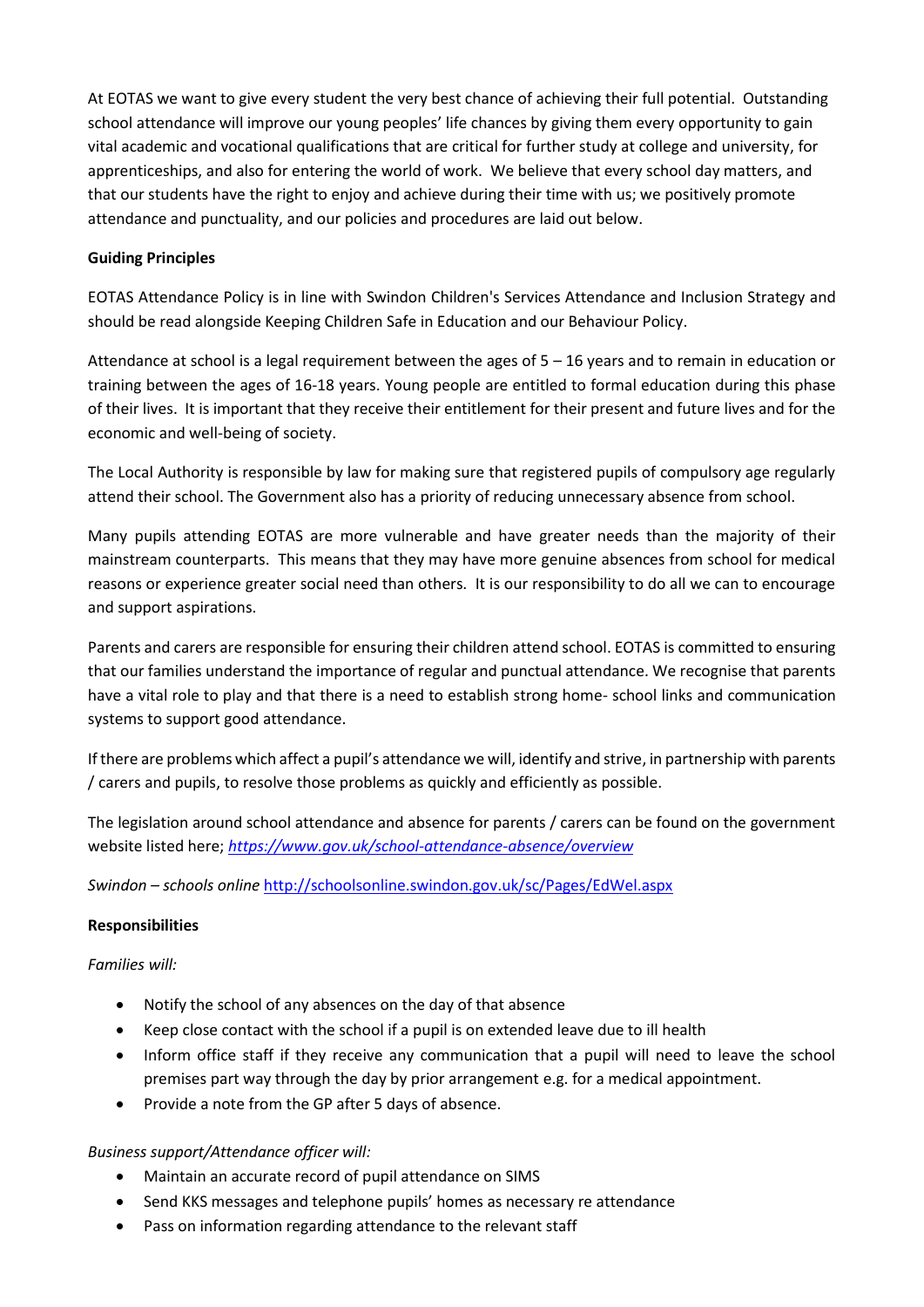- Keep records and inform outside agencies as necessary to comply with local and national policy and procedures
- Store notes from home in the pupil file.
- Keep pupil tracker up dated termly
- Produce attendance data and reports for tutors, SLT and MC meetings when requested.
- Ensure accuracy in administration systems for monitoring attendance
- National updates in October and January

### *Teachers / pastoral support will:*

- Weekly review and parent contact to focus on attendance/lateness personal development and learning.
- Monitor pupils' attendance and punctuality to lessons, placing the pupil on end of day extension classes in order to make lost learning time. 'Inform senior members of staff if a pupil leaves a lesson without permission and does not return within a short time
- Mark registers at the start each lesson and during tutor time.
- To discuss the impact of low attendance on learning with families at meetings where appropriate.
- Contact parents / carers (by telephone or home visit) to monitor attendance

### *The Head/ Assistant Heads of College:*

- Monitor the staff for Attendance, monitor and ensure robust tracking and accountability.
- Monitor and/or discuss with EWO or other relevant services
- Meet with the Attendance Improvement Officer and carry out a full analysis of attendance termly.
- Lead case management meetings
- To notify the safeguarding team of absences of vulnerable pupils. The Safeguarding Team are displayed on information posters around the school,
- To coordinate sending of letters when appropriate triggers have been met and coordinate formal attendance processes.
- Compile reports for the Headteacher and management committee as and when required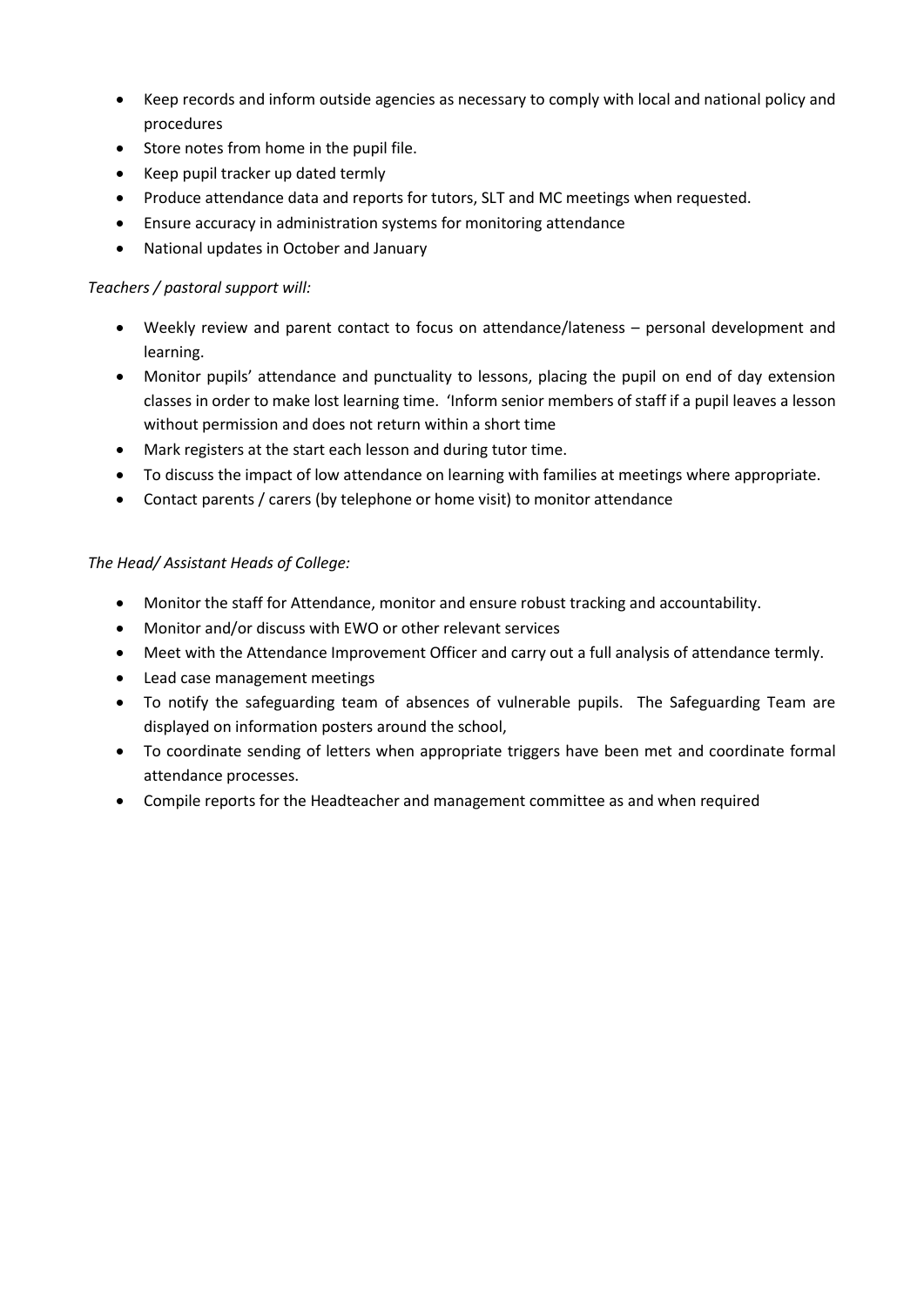#### **Procedures**

#### *Early Interventions*

Before the start of the school day, between 8.00am and 8.30am, pastoral support workers will make phone calls and / or send text messages to targeted students who have a track-record of low or declining attendance to support families and young people.

### *Marking the Register*

The register is a legal document and must be marked accurately, recording pupil's attendance or absence and in the latter case if authorised or unauthorised. A certified extract of the register can be used as evidence in legal proceedings against parents for failing to ensure their child's regular attendance, or in seeking an Education Supervision Order.

#### *Registration*

Pupils are registered in Lesson 1 onto SIMS. The morning register closes at 9.45am. All pupil arrivals between 9.15am and 9.45am are treated as late for that session, unless there has been a delay to school transport.

#### *Procedures for following up absence / lateness*

- Pupils who arrive between 9.15am and 9.45 am are marked as 'L'.
- Pupils who arrive between 9.45am and 12.20pm are marked with a 'U'.
- Pupils who attend at the agreed times where part-time timetables or alternative curriculum is in place will receive a mark for the morning, afternoon/twilight attended.
- Where a pupil is to attend twilight curriculum at 3pm in line with the procedures outlined within the behaviour policy, the pupil will be marked with an authorised attendance for that session. Students arriving after 3.30 will be given a U mark and time of arrival recorded on SIMS

Pupils following alternative curriculum pathways are expected to attend the bespoke timetable given to them. Pupils who arrive 20 minutes late will be marked as "L"; pupils who arrive 40 minutes late will be marked as "U".

It is the responsibility of the parent / carer to contact the school on the first morning of the child's absence. This can be done by leaving a message on the answer phone, sending a text or calling when the school office opens at 8.00am. In all cases a parent / carer should contact prior to 9.30am; a 'carer' also includes foster carer, social worker or residential carer – the expectation around attendance is the same for all of our students.

If this contact is not made by parents, business support staff will contact the parent / carer by telephone, or a 'Keep Kids Safe' (KKS) text message, and responses are checked and entered onto SIMS. For students considered at risk or where attendance is a cause for concern, the pastoral support workers will follow up with a call or a home visit. If this fails to provide an explanation, pastoral support team and tutors will discuss with parents during weekly check in calls and inform them of each young person's attendance and next steps if there is an attendance issue.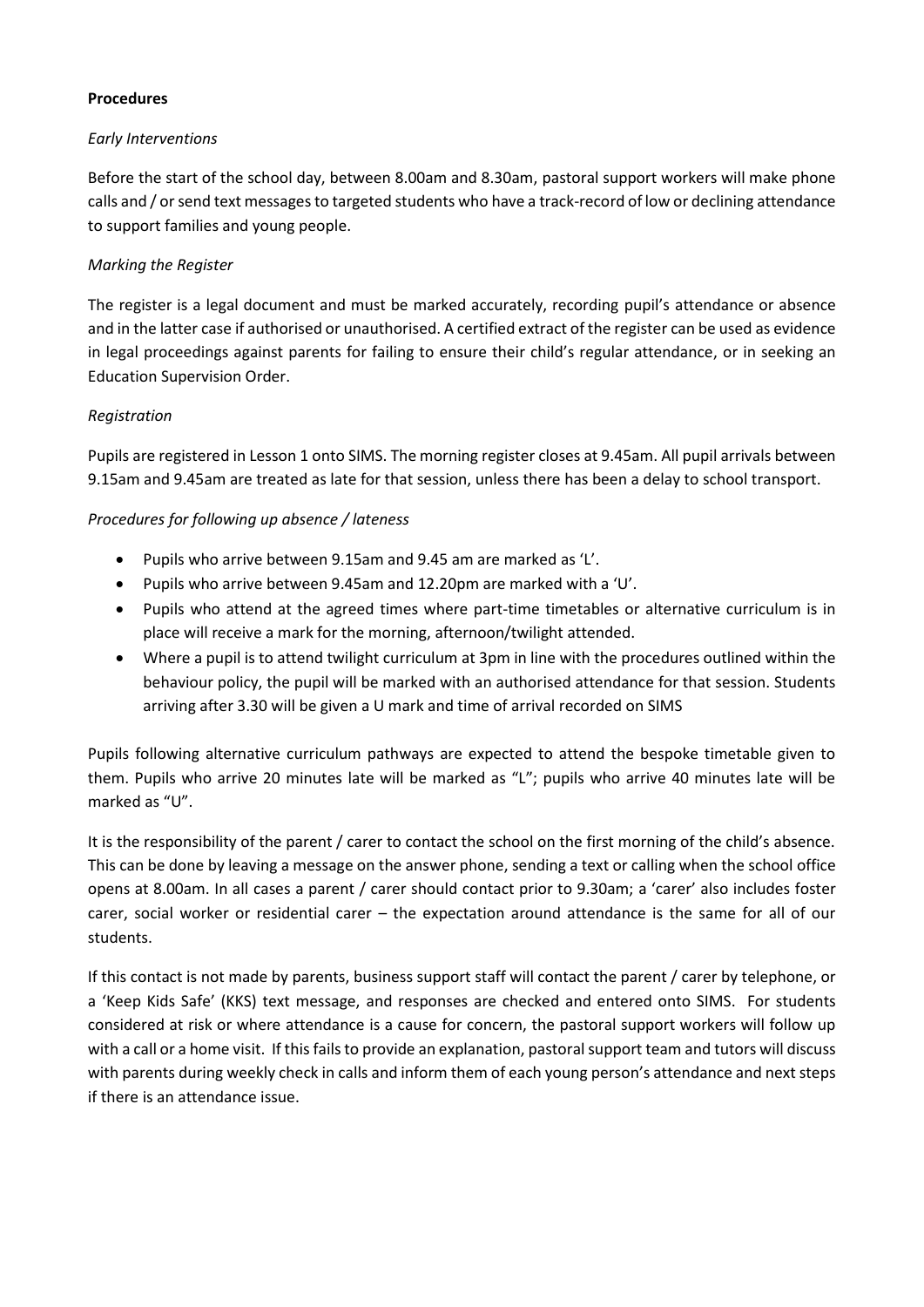# **Fernbrook school day times**

| <b>Monday - Thursday</b> |                 |                                          |
|--------------------------|-----------------|------------------------------------------|
| Check in/Breakfast club  | $08.50 - 09.10$ |                                          |
| Registration             | $09.10 - 09.25$ |                                          |
| P <sub>1</sub>           | $09.25 - 10.25$ |                                          |
| P <sub>2</sub>           | $10.25 - 11.25$ |                                          |
| P3 (reading)             | $11.25 - 11.50$ |                                          |
| Lunch                    |                 |                                          |
| P4                       | $12.20 - 13.20$ |                                          |
| P <sub>5</sub>           | $13.20 - 14.20$ |                                          |
| Registration             | $14.20 - 1445$  | pupils leaving from 1430 if points allow |
| Twilight sessions:       |                 |                                          |
| 1                        | $15.00 - 1.545$ |                                          |
| $\overline{2}$           | $15.45 - 16.30$ |                                          |
|                          |                 |                                          |

#### **Friday**

| Check in/Breakfast club | $08.50 - 09.10$ |                                      |
|-------------------------|-----------------|--------------------------------------|
| Registration            | $09.10 - 09.25$ |                                      |
| P1                      | $09.25 - 10.25$ |                                      |
| P <sub>2</sub>          | $10.25 - 11.25$ |                                      |
| P3 (reading)            | $11.25 - 11.50$ |                                      |
| Registration            |                 | 11.50 - 12.00 collect lunches/points |
| Twilight sessions:      |                 |                                      |
| $\mathbf{1}$            | $12.00 - 12.45$ |                                      |
| 2                       | $12.45 - 13.30$ |                                      |

## **Riverside school day times Monday - Thursday**

| Check in/Breakfast club | $08.50 - 09.10$ |                                          |
|-------------------------|-----------------|------------------------------------------|
| Registration            | $09.10 - 09.25$ |                                          |
| P <sub>1</sub>          | $09.25 - 10.25$ |                                          |
| P <sub>2</sub>          | $10.25 - 11.25$ |                                          |
| P <sub>3</sub>          | $11.25 - 11.50$ |                                          |
| Lunch                   | $11.50 - 12.20$ |                                          |
| P4                      | $12.20 - 13.20$ |                                          |
| <b>P5</b>               | $13.20 - 14.20$ |                                          |
| Registration            | $14.20 - 14.30$ | pupils leaving from 1430 if no detention |
|                         |                 |                                          |

# **Friday**

| Check in/Breakfast club | $08.50 - 09.10$ |
|-------------------------|-----------------|
| Registration            | $09.10 - 09.25$ |
| P1                      | $09.25 - 10.25$ |
| P <sub>2</sub>          | $10.25 - 11.25$ |
| P <sub>3</sub>          | $11.25 - 11.50$ |
| Registration            | $11.50 - 12.00$ |

Learners on the Oakfield pathway will be given bespoke timetables.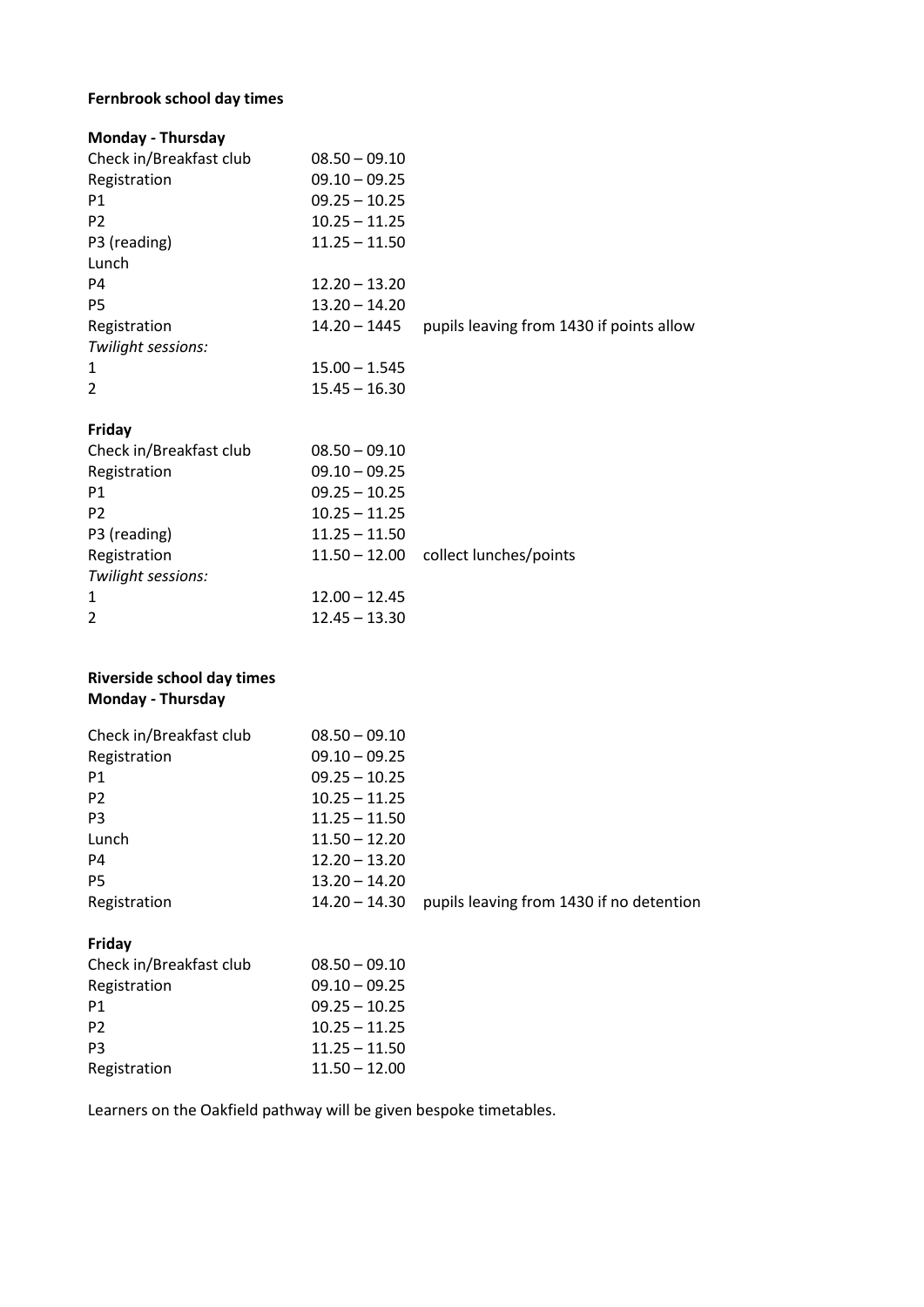#### **Promoting Attendance and Punctuality**

In order to celebrate success regular attendance and punctuality, including those pupils whose attendance is rising from a very low starting point, will be promoted and recognised through awards and certificates in tutor groups and assemblies.

Our target for student attendance is currently 95%, and it is recognised that many of our pupils come to the school with already entrenched patterns of poor attendance. In these cases, smaller, more manageable targets will be set on the way to reaching the full 95% target.

Parents and carers, pupils and staff will be regularly reminded of what constitutes authorised and unauthorised absence. Opportunities to maintain awareness through weekly tutor contact, newsletters, Parent/ Carer Consultation Days, reminder letters (see Appendix 2) and student reports will be used. Parents will be kept regularly informed of all concerns regarding punctuality and attendance.

#### **Monitoring Attendance and graduated response**

Whole school attendance is monitored by all staff with regular reports being submitted to the Management Committee. Individual student attendance is monitored by SLT at weekly Case Management meetings. The school works very closely with a number of external agencies so positive attendance can be promoted, and students and families can be supported.

Where a student's attendance is a concern, reminders and discussion will be had with the young person and parent. All students will have a return to school meeting with a member of staff on return from an absence. A parent/carer will be sent a letter and invited to a meeting when a student has missed 6 sessions. The purpose of the meeting will be to establish the reasons and what intervention and support can be offered. The meeting will set out the expectations and remind parents/carers that if a student misses 10 session (5 days) a £60 fixed penalty notice will be issued. The date and actions will be logged on SIM.

If a student's attendance does not show improvement and is deemed to have persistent non-attendance, and parents do not engage in support meetings and interventions then an initial case discussion involving the EWO service will be arranged. A formal letter (Appendix 3) outlining the parent / carer's legal duty to ensure school attendance, and seek to facilitate a formal meeting with parents. Attendance will be monitored over the period of a term during which time a significant improvement must be demonstrated. A review meeting will be held at 4 weeks and 8 weeks.

No improvement during the monitoring period (Appendix 4), the evidence of the three monitoring periods will be collated and could be referred for legal proceedings if this is felt to be the appropriate course of action.

#### Initial Case Discussion

A Graduated Response will be used at the Initial Case Discussion. The Chair will decide what appropriate and proportionate initial action to take from the range outlined above.

The aim of the initial Case Discussion is to identify reasons, causes and barriers to improved school attendance. At the Initial Case Discussion Meeting the following will be agreed:

- A target will be set for the expected improvement to attendance
- A review date e.g. 4 and 8 weeks will be set for the Review Case Discussion

#### **Targeted Interventions to Support Persistent Non-Attenders**

Use Pastoral/family support worker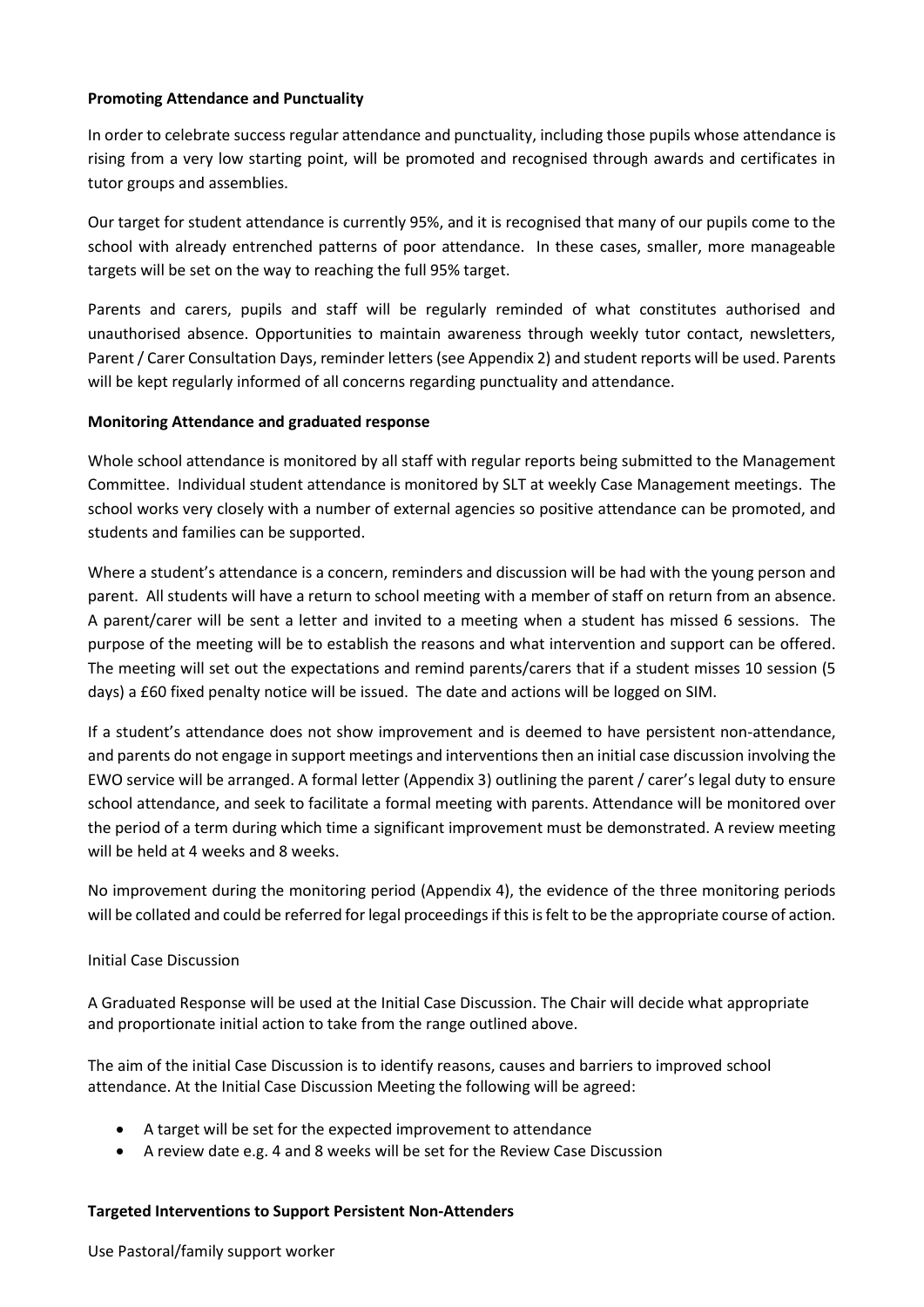Apply for transport support.

Bus passes for young people provided.

Given positive rewards – home and school (postcards home/vouchers)

Tutor daily focus – (reset – recover- rebuild)

Parenting support – 1:1 or group offered

Referral to external agency support offered

Youth engagement worker or other student focused intervention used to support engagement in learning.

#### Parenting contract

#### **Authorised and Unauthorised Leave of Absence**

Requests for Leave of Absence during term time must be made to the Head Teacher. The Head Teacher will only consider authorising an absence during term time where an application has been made in advance and where s/he is satisfied that there are exceptional or special circumstances to justify the request. The DfE (2013) now state that leave of absence requests for holidays should not be granted. A fixed penalty notice may be issued for unauthorised holidays.

Fixed penalty notice – FPN If a student misses 10 sessions (5 days) in any 2 terms then EOTAS will issue a FPN of £60.

Illness – From time to time students may become ill. However, if there are 10 missed sessions through illness, then it will be necessary for the school to ask the parent/ carer to provide the school with written evidence of the reason for absence e.g. appointment cards, medical certificate, or a letter from the GP. If no evidence is provided, further illnesses will be recorded as unauthorised absence.

If there is an extended period of absence due to medical reasons the school may ask for permission of the parent / carer to contact the child's GP or consultant/CAMHS to confirm that the medical condition prevents the child from attending school and to establish a possible return date for the child.

CME – If a child miss's education for more than 10 consecutive days then the school will notify the Education Welfare Service – EWS.

#### **Further Outcomes for Persistent Lateness and Non–Attendance**

In addition to Fixed Penalty Warnings, The Local Authority or Management Committee may impose an Education Supervision Order (details below), Parenting Contract or Parenting Order when parents / carers are not responsive to the support offered by the school in order to improve poor or declining attendance.

#### *Education Supervision Order*

*An Education Supervision Order is an order granted in the Family Proceedings Court requiring you and your child to follow directions made in the Order and work alongside the Education Welfare Officer, as the Supervising Officer, to improve your child's school attendance.*

All children are required by law to attend the school at which they are registered and it is viewed very seriously if they do not do so. If a child refuses to attend a school regularly, the Local Education Authority could summon the child and parent before the Family Court and apply for an Education Supervision Order. The application is heard in the Family Court which consists of local Magistrates who have the power to grant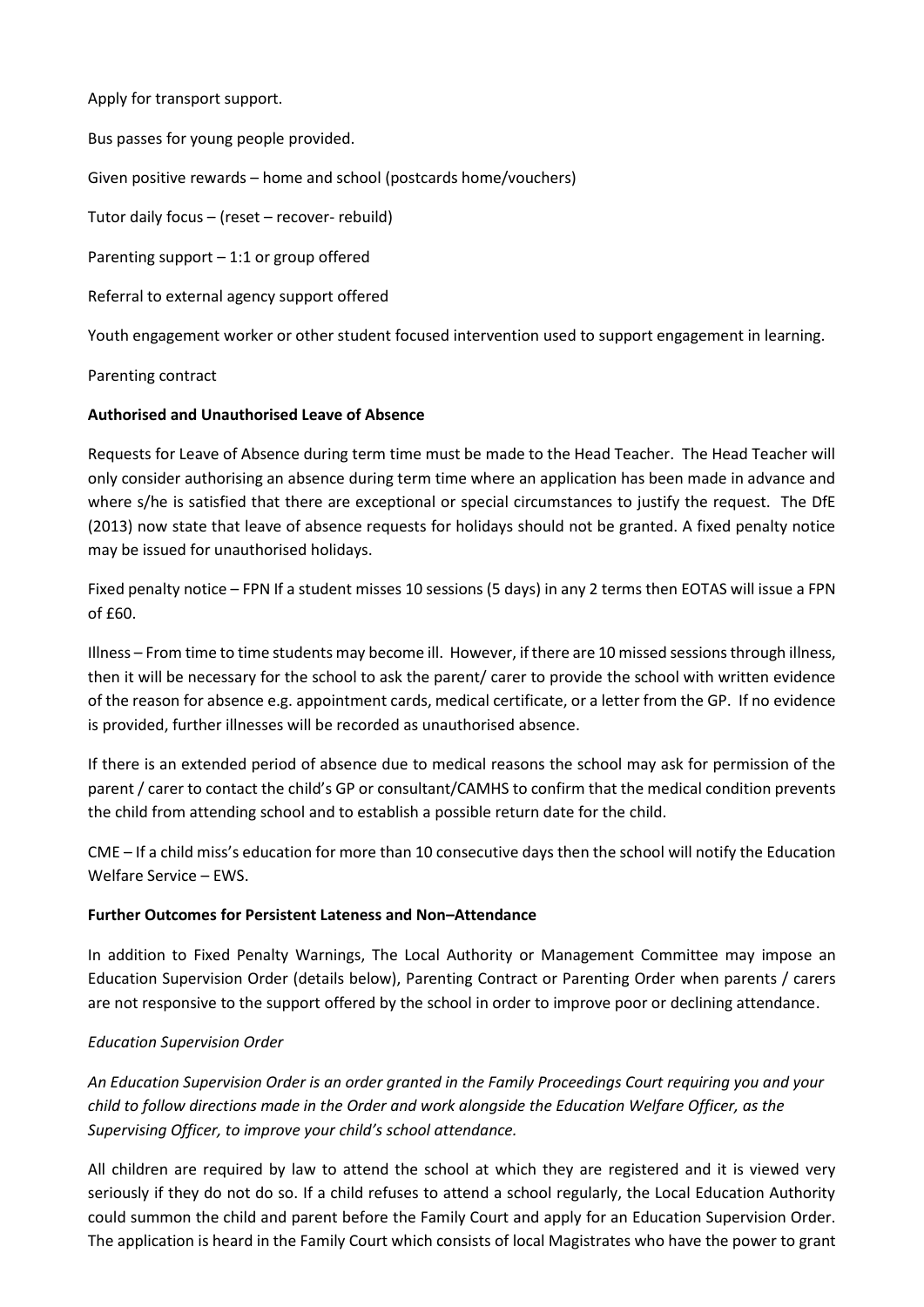an Education Supervision Order. If an order is granted, it will last for a period of 12 months and, on further application to the Family Court, could be extended up to 3 years.

If an Education Supervision Order is made on a child, he/she will be required to:

- *Attend a school regularly.*
- *• Allow the Supervisor to visit him/her at the place where he/she is living.*
- *• Meet with the Supervisor on a regular basis.*
- *• Discuss with the Supervisor any problems which arise which could prevent him/her attending school.*
- *• Keep to any reasonable instruction which the Supervisor may give.*
- *• Notify the Supervising Officer of any change of address.*

Throughout the period of the Order, parents retain parental responsibility for their child, and must continue to ensure that their child attend school regularly. They must also meet with the Supervisor on a regular basis, and allow the Supervisor reasonable contact with the child. They must co-operate with any strategies proposed by the Supervisor.

An Education Supervision Order is imposed when it is proved to the Court that a child is not being educated according to his age, ability and aptitude, taking into account any educational needs he/she may have. During the period of the Order, a review will be held at which the child, parent, supervisor, and member of the Education Welfare Service discusses whether the Order is working and what future plans need to be made.

If a parent does not co-operate with the Supervisor in working within the requirements of the Order, the parent could be referred back to the Court. A fine of up to £2,500 could be imposed on the parent.

If a child does not co-operate with the Supervisor he/she can be referred back to the Court who could direct the Social Care and Health Department to become involved and consider applying for a higher order.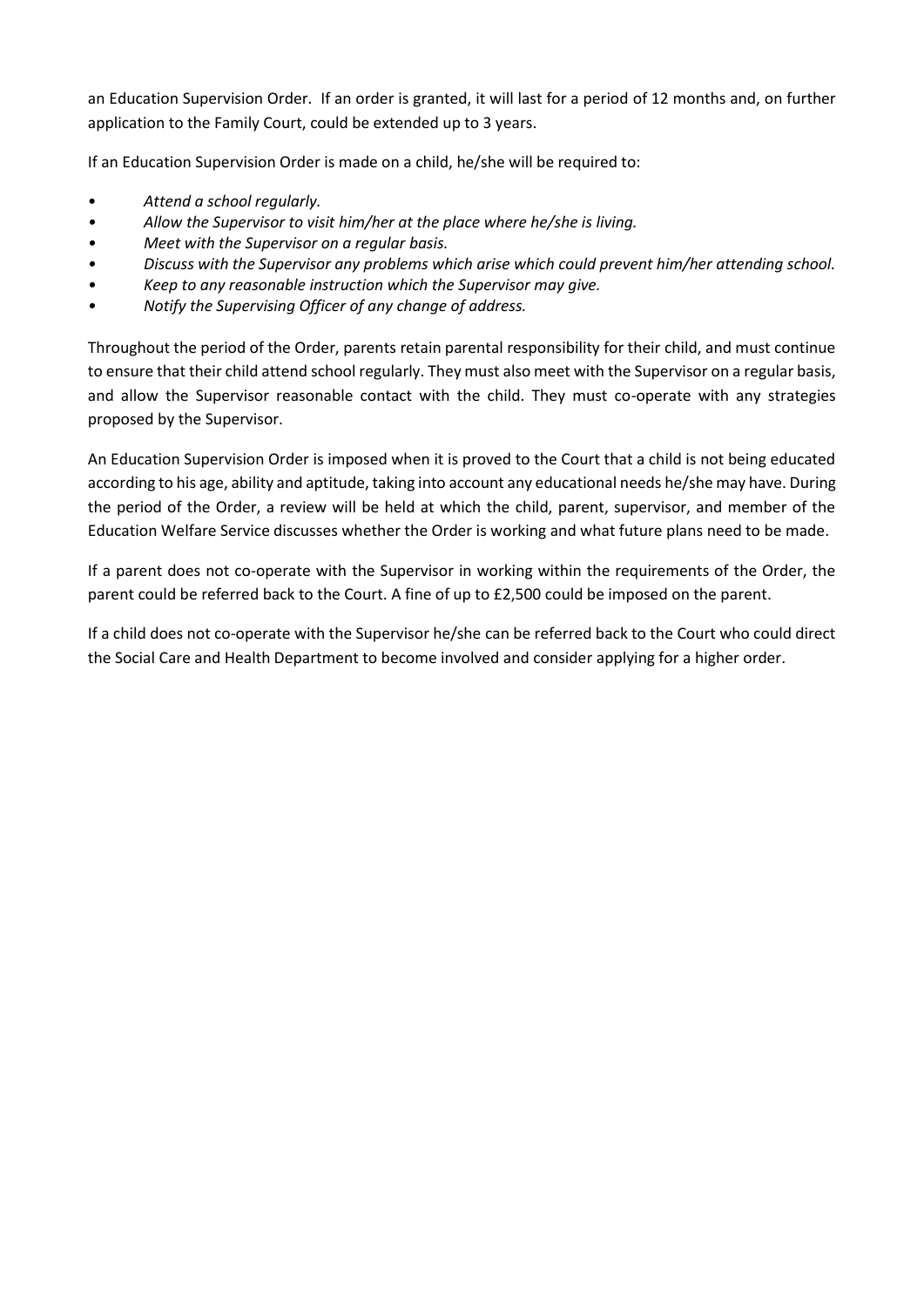### **Appendix 1: Day 1 'Informal' No Contact Letter**

Date

Dear

Your son / daughter **pupil name** has been absent from school today. I have been unable to contact you to discuss this.

Please contact the school on the number above as soon as possible with reasons for absence.

Without an explanation this absence will be recorded as unauthorised.

Yours sincerely

Name of staff member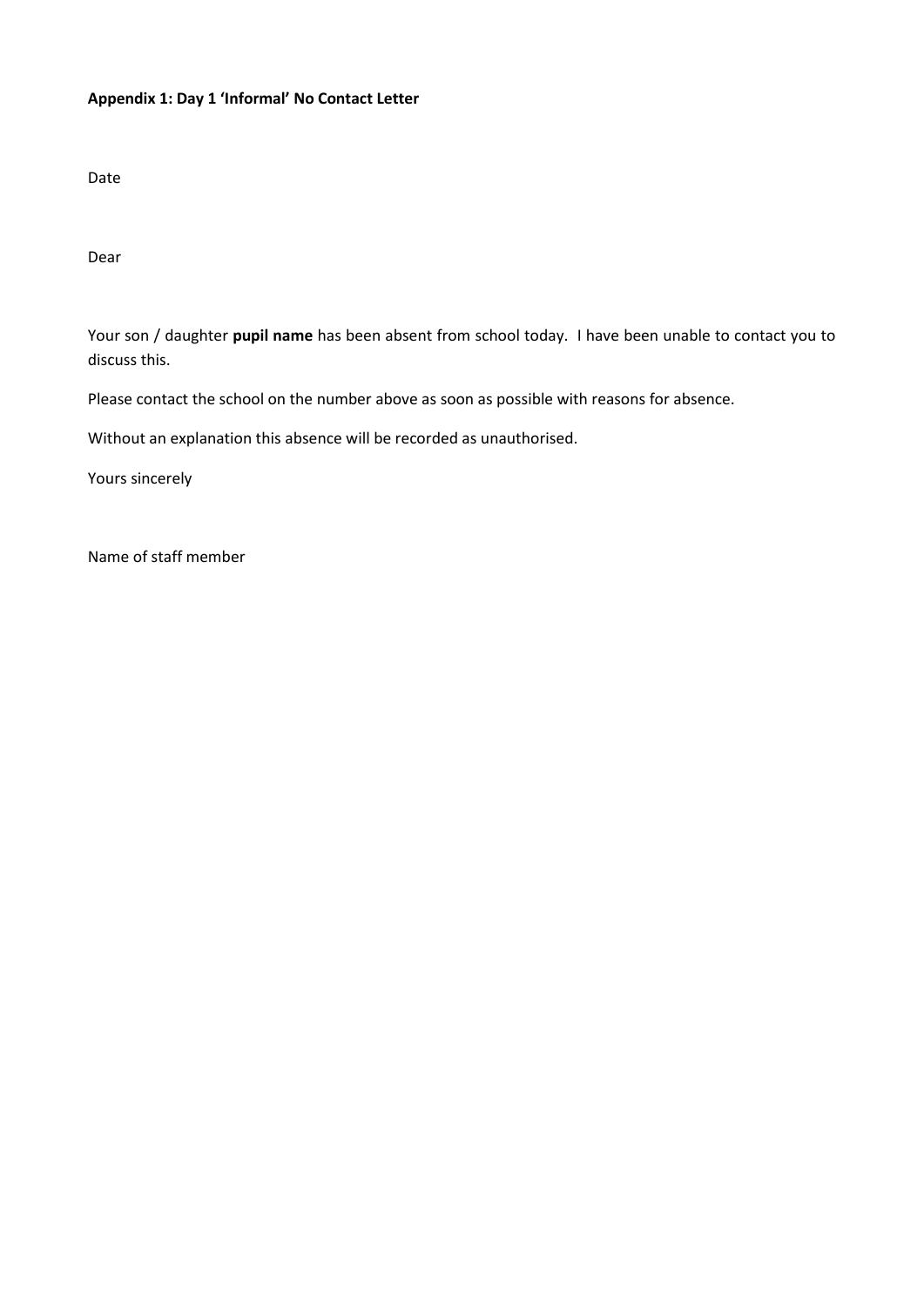**Appendix 2**

**Stage 1 Attendance Letter**

**Name Address**

**Date**

**Name of child DOB**

#### Dear Name,

I am very concerned that your child's attendance has fallen to **%**. A copy of the attendance record is enclosed. This is a cause for serious concern and is well below the government's national target of 95%. Your child has now had 6 sessions absence or more, one session is AM or P, one school day is two sessions; it is important to highlight that 10 sessions absence could lead to a Fixed Penalty Notice which will incur a fine of £60. It is a safeguarding concern for us that your child is missing out on their education and we would expect that their attendance should improve with no further sessions missed wherever possible.

As I am sure you are aware, regular attendance and punctuality at school is vital to help children achieve and improve life chances. As a school, we are keen to make sure that all of our children benefit fully from their education as regular attendance is a legal requirement.

We understand that there are occasions when being absent is unavoidable, for example through illness, but missing school is disruptive to children's learning and social development.

Your child's tutor will be in touch to discuss strategies to improve attendance going forward and these will be logged in your child's Individual Attendance Plan which you began writing on the recent Curriculum Review Day.

Yours sincerely

Name of staff member

**All parents and carers have a legal responsibility to ensure that their children receive a suitable education, either by regular attendance at school or through other appropriate arrangements. Where parents and carers are not fulfilling this responsibility, the local authority has a statutory responsibility to uphold the rights of children and young people to education. Where necessary, this includes taking legal action against parents.**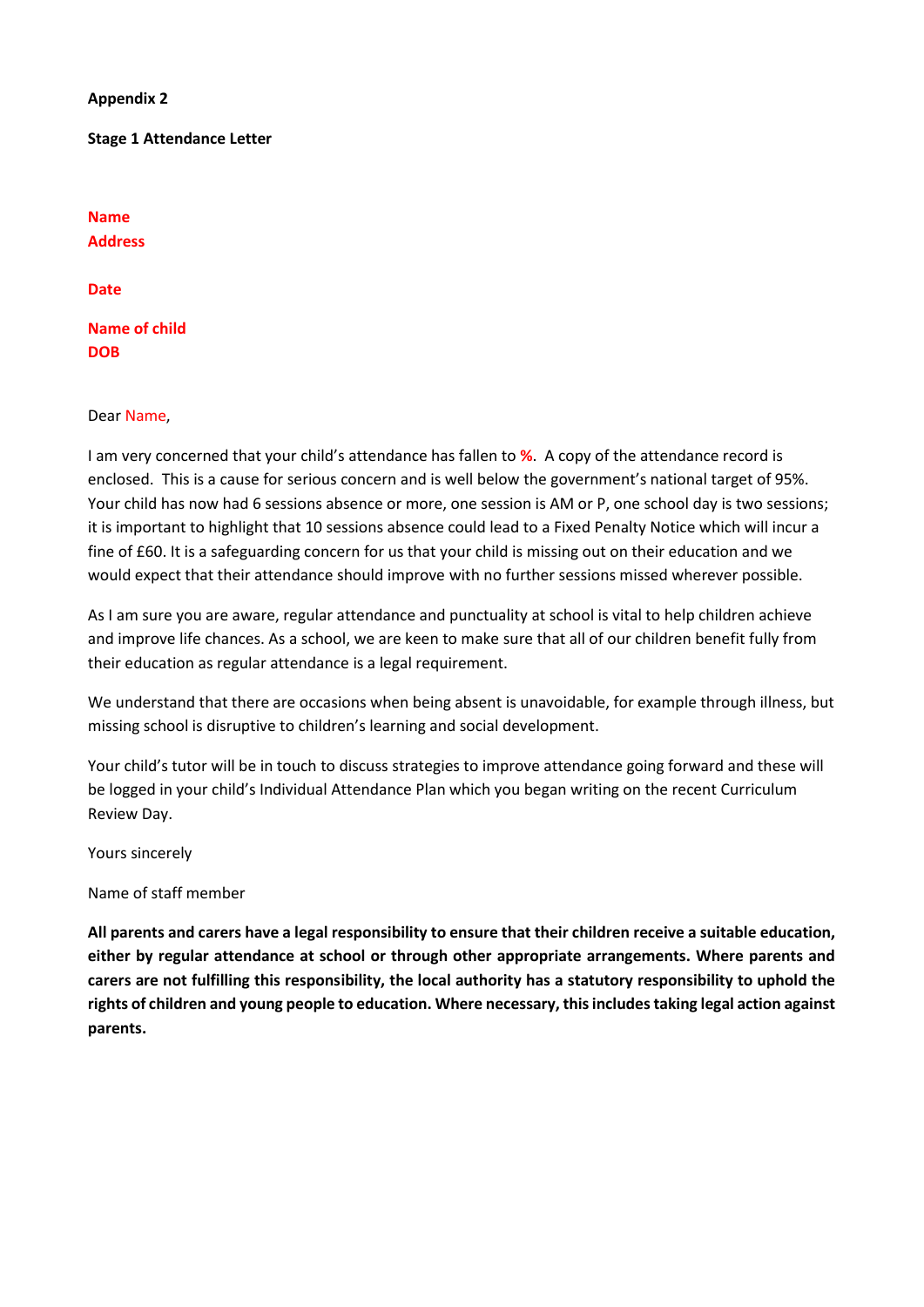#### **Appendix 3**

**Stage 2 Attendance Letter**

# **Parent Name Address**

#### **Date**

#### Dear **Parent name**,

I am writing to invite you to a School Attendance meeting to discuss **child name** attendance at school. At EOTAS we take attendance very seriously and know that good attendance is directly linked to good outcomes for young people. Young people whose attendance is poor often underachieve at school, often find school more challenging and struggle to make and maintain friendships with peers.

**Child name** attendance is currently **%** which is a serious cause for concern and significantly below the government's target figure of 95% and as such we have called a School Attendance Meeting to explore the reasons for poor attendance set targets to improve attendance and offer support to improve this. The Education Welfare Officer from Swindon Borough Council will be at the meeting as well as a representative from our Pastoral Outreach Team. Minutes from the meeting may, in future, be used in future legal proceedings should attendance not improve. Noncompliance may mean we need to seek advice through referral to the Social Care Team.

We want to work closely with you in order to support attendance and look forward to seeing you on **Meeting date** at **time**. Please inform the school office as soon as possible if you are unable to attend this meeting. We may however need to hold the meeting in your absence in order to support your child in their learning and would subsequently share the outcome of the meeting with you in a letter.

Yours sincerely

Name of staff member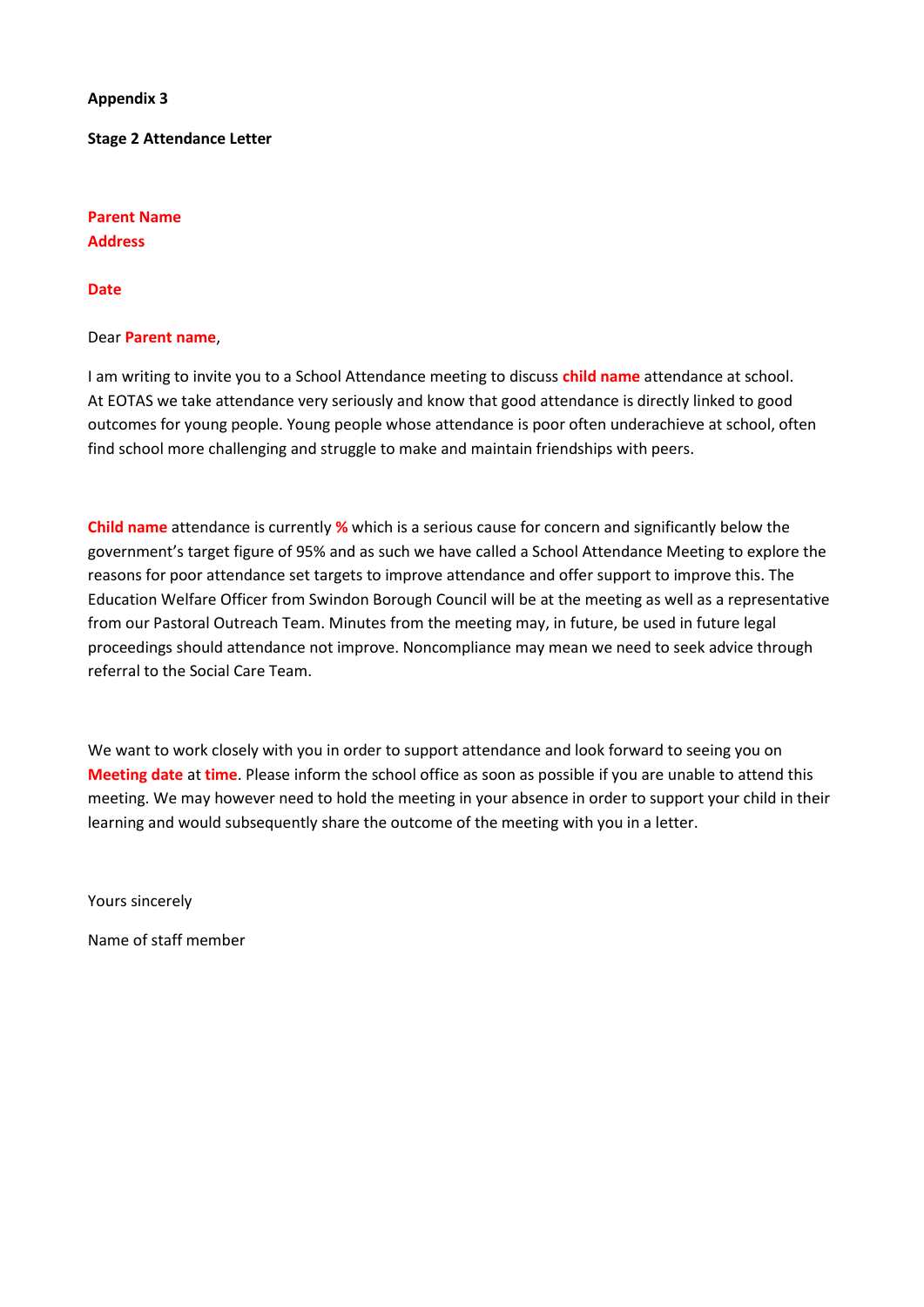**Appendix 4**

**Stage 3 Attendance Letter**

**Parent Name Address**

#### **Date**

#### **RE: Childs name**

#### Dear **parent name**,

I am writing to inform you that, since I last wrote to you, your child's instances of being very late or ill regularly has reached 10 sessions or more, a session is AM or PM, one school day is two sessions. This has triggered the Stage 3 Attendance procedures to support access to education for your child; this is a safeguarding procedure around entitlement to education.

As I am sure you are aware, regular attendance and punctuality at school is vital to help children achieve and improve life chances. As a school, we are keen to make sure that all of our children benefit fully from their education as regular timely attendance is a legal requirement.

According to our policy, we are now issuing a Fixed Penalty Notice fine as a response to this level of missing education, which sits outside of the legal responsibility of the family to work with the school to make sure young people access their entitlement to education.

I would urge you to contact the school office on 828941 to arrange an appointment for School Attendance Meeting. This meeting should be held within the next 7 days, to discuss how we can support you and your child in improving their attendance.

Yours sincerely

Name of staff member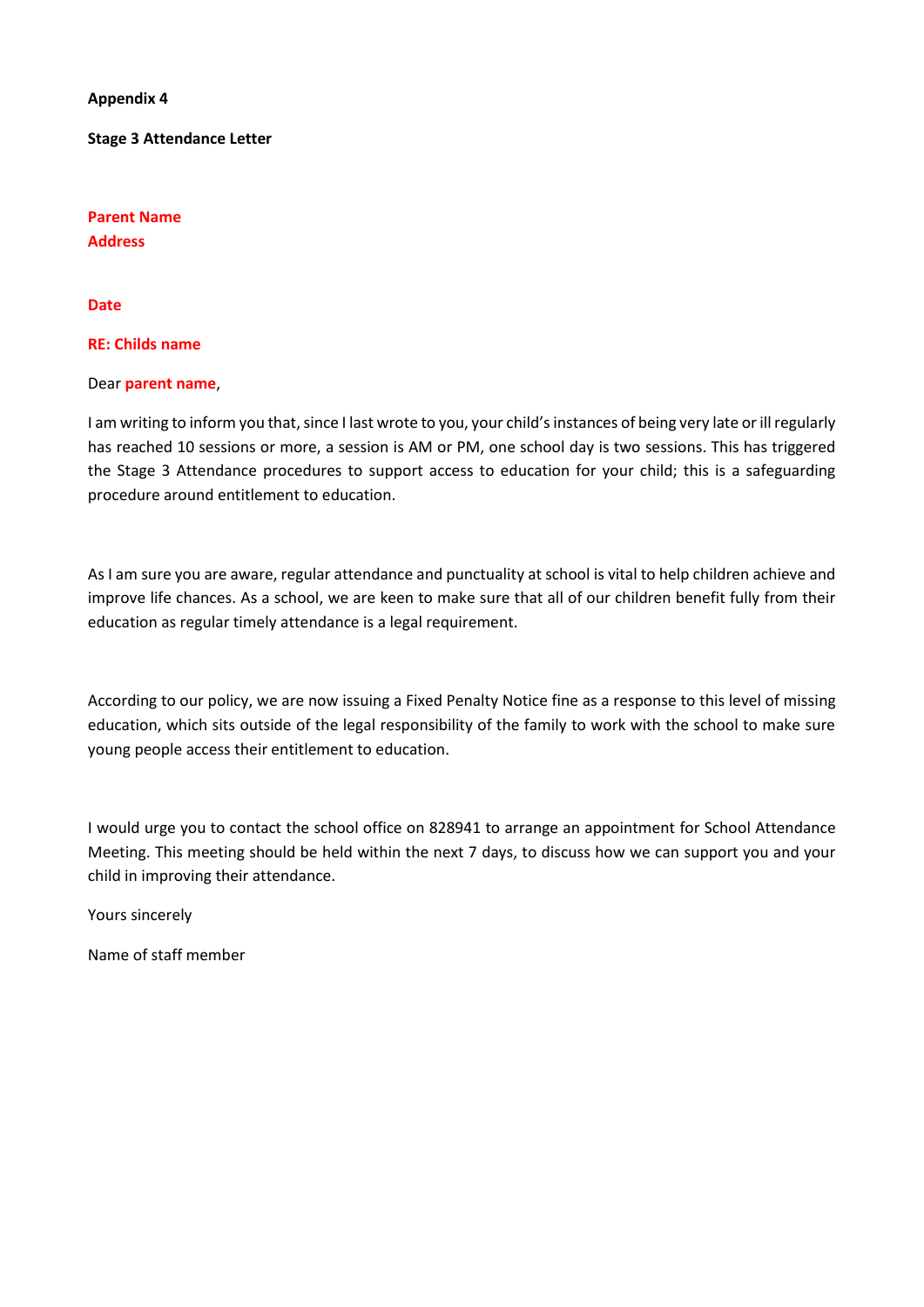#### **Appendix 5 - Pupil Absence Monitoring Procedure**

1. ALL registers will be completed on SIMS during AM and during PM sessions

2. All absent pupils will be contacted on their first day of absence by either KKS message, phone call or letter. Initial contact home will be by 9.30am.

3. Records of late arrivals will be made on SIMS.

4. Students entering or leaving site outside of registration times will be recorded by business support teams.

5. If by the end of the afternoon session (at the latest) on the first day there is no reason for absence, then a letter will be sent home requesting the family to contact the school as soon as possible to explain why the pupil is not at school. External agencies will be informed.

6. On making contact with the pupil's family, they will be informed that for every day the pupil is absent the family must contact the school to inform them of the pupil's progress. If they do not, then the school will contact them each and every day of absence.

7. The pupil's family will also be informed that they must write a letter explaining the absence and this will be kept on file. Students will have a return to school meeting to support safeguarding and see if support is needed.

8. If a pupil is absent for more than 3 days without contact by the family a home visit will be arranged and external agencies if applicable contacted

9. CME – EOTAS will inform the EWS if a young person is missing for 10 consecutive days.

10. Individual absence records for each pupil are monitored and recorded. Fortnightly data is collated by the Attendance officer and discussed with the SLT member responsible for Attendance in the weekly Case Management meetings. Statistics will be produced to show the performance of response times to a student's absence. It will be used to inform individual student's families of any patterns forming. The information will also be used to inform the Senior Leadership Team and School Management Committee and, if necessary, the Attendance Improvement Officer for the school.